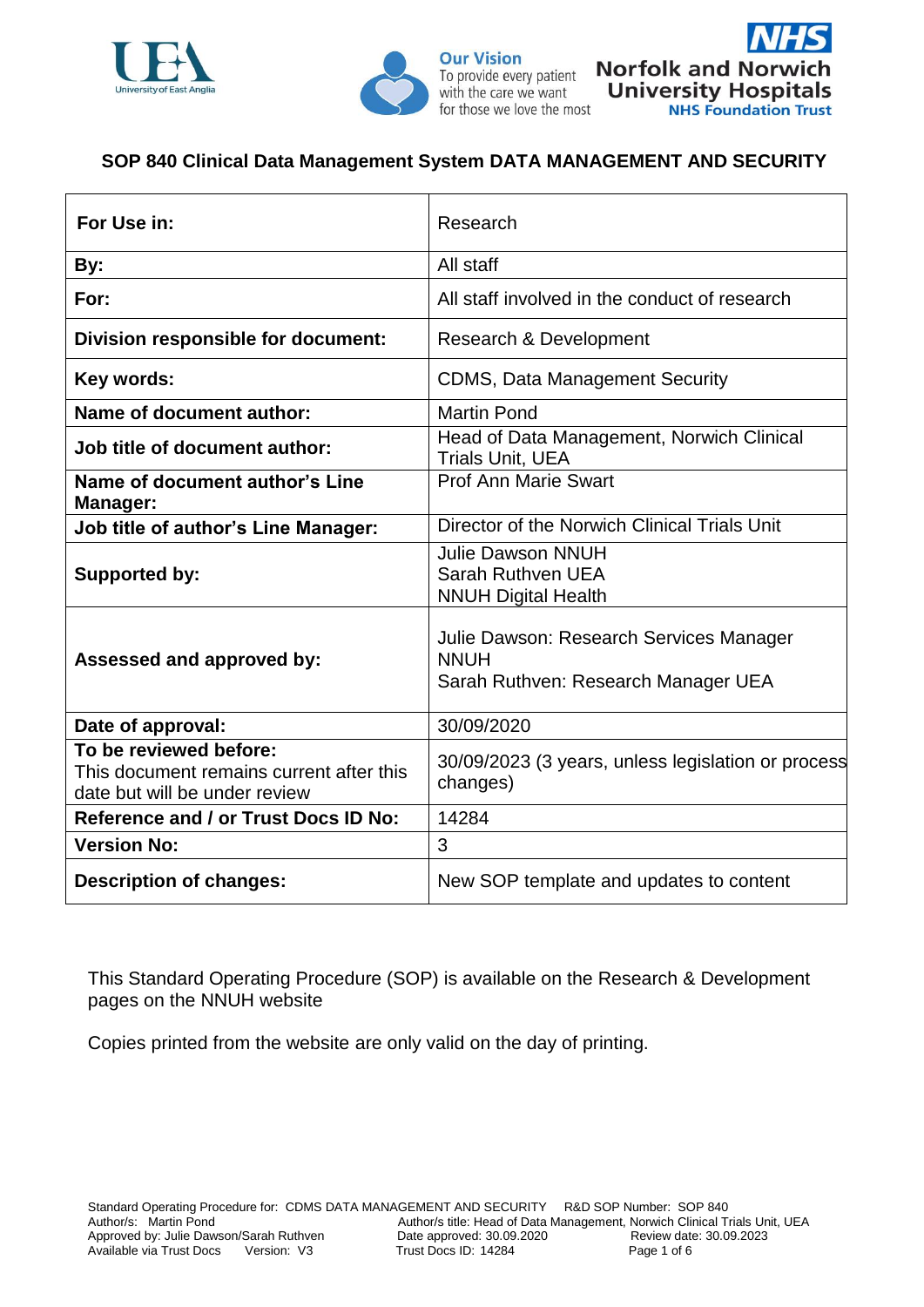## **1. Contents**

| <b>Section</b> |                                                        |                                          | Page           |
|----------------|--------------------------------------------------------|------------------------------------------|----------------|
| 1.             | Contents                                               |                                          | 2              |
| 2.             | $\overline{2}$<br>Definitions of Terms Used / Glossary |                                          |                |
| 3.             | $\overline{2}$<br>Objectives                           |                                          |                |
| 4.             | $\overline{2}$<br>Scope                                |                                          |                |
| 5.             | Purpose                                                |                                          | 3              |
| 6.             | 3<br><b>Rules</b>                                      |                                          |                |
| 7.             | Procedure                                              |                                          | 3              |
|                | 7.1                                                    | Access via the user interface            | 3              |
|                | 7.2                                                    | Direct access to the database            | 4              |
|                | 7.3                                                    | Access to the servers                    | $\overline{4}$ |
|                | 7.4                                                    | Managing exported data                   | 4              |
|                | 7.5                                                    | Backup and restore                       | $\overline{4}$ |
| 8.             | Encryption                                             |                                          | 5              |
| 9.             | <b>Audit Trail</b><br>5                                |                                          |                |
| 10.            | 5<br>References and Related SOP's                      |                                          |                |
| 11.            | 6<br>Approval                                          |                                          |                |
| 12.            |                                                        | Reason for Update & Training Implication | 6              |

## **2. Definitions of Terms Used / Glossary**

| <b>CDMS</b> | <b>Clinical Data Management System</b>                |
|-------------|-------------------------------------------------------|
| <b>CTU</b>  | <b>Clinical Trials Unit</b>                           |
| <b>GCP</b>  | <b>Good Clinical Practice</b>                         |
| <b>ICH</b>  | <b>ICH International Conference for Harmonisation</b> |
| <b>ITCS</b> | <b>Information Technology Corporate Systems</b>       |
| <b>NNUH</b> | Norfolk and Norwich University Hospital               |
| R&D         | <b>Research and Development</b>                       |
| <b>SOP</b>  | <b>Standard Operating Procedure</b>                   |
| <b>SU</b>   | <b>Service User</b>                                   |
| <b>UEA</b>  | University of East Anglia                             |

## **3. Objectives**

The aim of appropriate management and security of data is to ensure that data is available only to those entitled to use it, protected from unauthorised or accidental access or modification and that there are appropriate copies of the data.

### **4. Scope**

Clinical data management systems reside either on the UEA or NNUH network and are subject to the following institution-wide policies:

UEA High Level Information Security Policy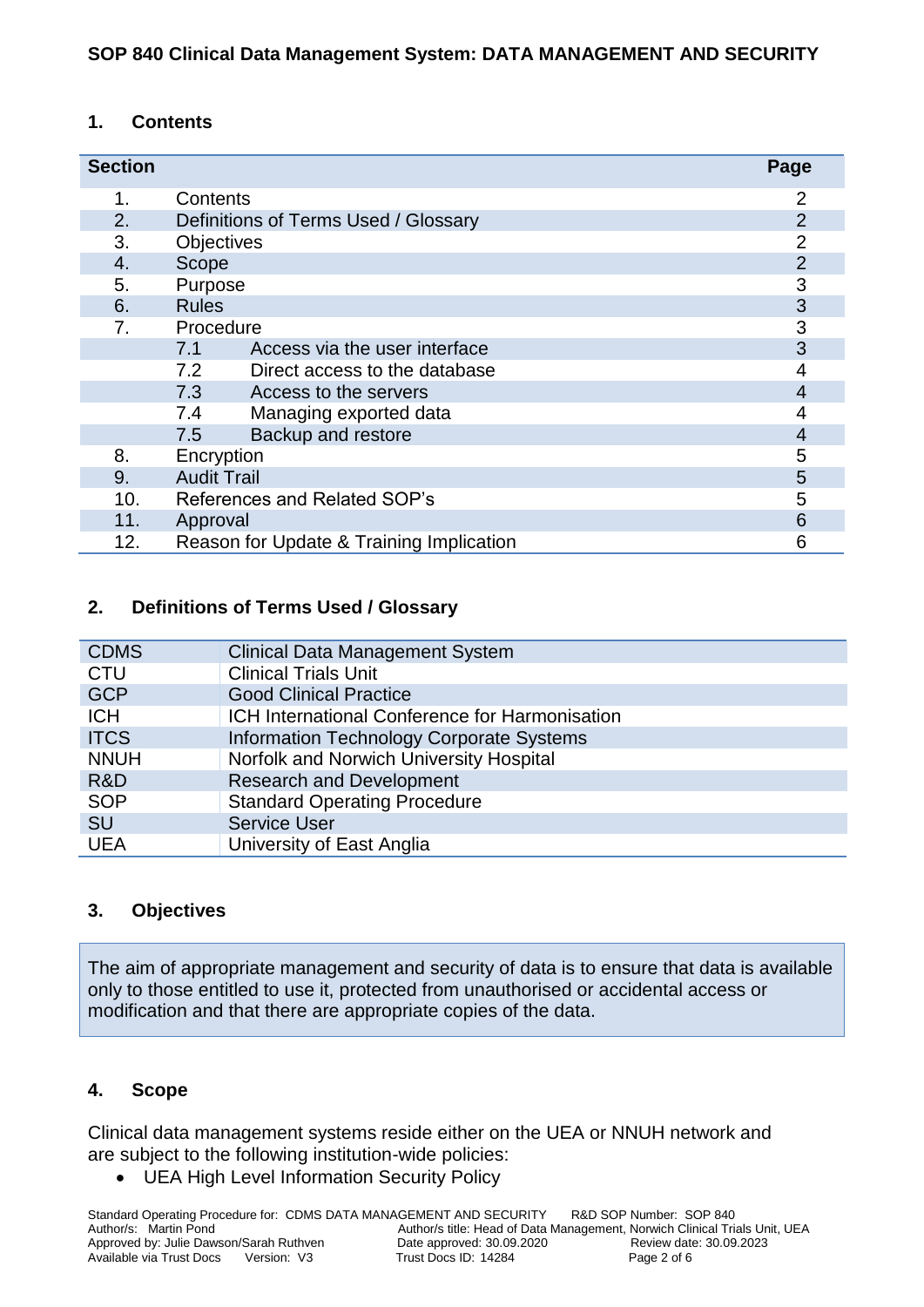## **SOP 840 Clinical Data Management System: DATA MANAGEMENT AND SECURITY**

- UEA General Information Security Policy
- UEA Desktop Computer Procurement and Deployment Policy
- NNUH IT Security Policies

## **5. Purpose**

This SOP describes the steps that are taken to ensure that trial data is:

- Available to those that are entitled to use it
- Protected from unauthorised or accidental access and modification; and that
- Previous copies of the data are available and restorable

### **6. Rules**

# ACCESS TO DATA

Most data management systems designed for clinical trials are in two parts:

- The user interface
- The database

The user interface provides Service Users (SU) with access to the database. Under normal circumstances SUs will not have direct access to the database.

## Studies without Norfolk CTU Support

The use of Microsoft Access at the NNUH is not supported by the Digital Health team, where possible the NNUH Digital Health team suggest the use of Microsoft SQL database technologies.

## **7. Procedures**

### **7.1 Access via the user interface**

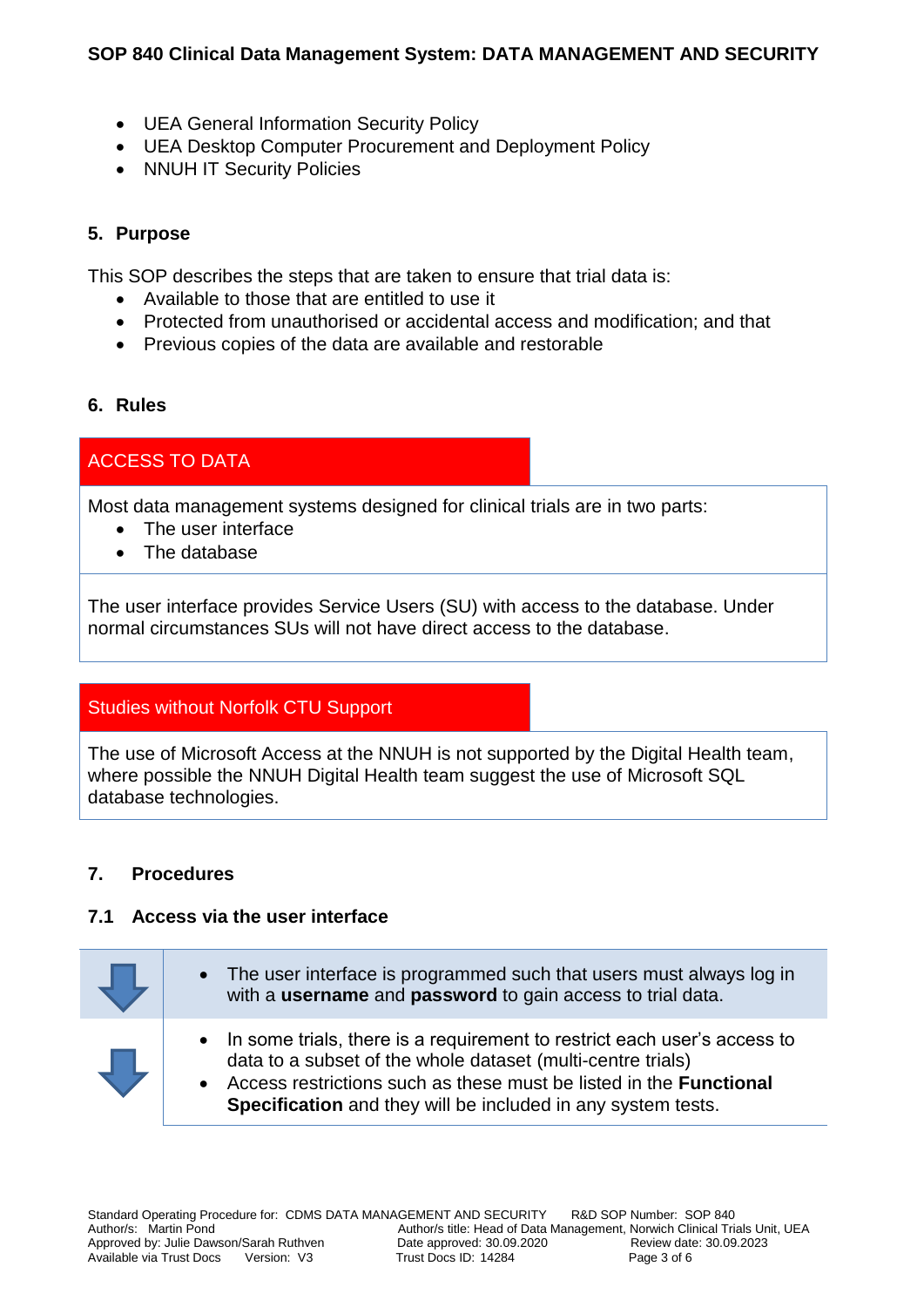# **SOP 840 Clinical Data Management System: DATA MANAGEMENT AND SECURITY**

 Users must always be granted the **lowest** level of access to data that enables them to perform their job.

#### **7.2 Direct access to the database**

| For studies built in REDCap no one outside the data management team<br>has direct access to the database                                                                                                                                                                                       |
|------------------------------------------------------------------------------------------------------------------------------------------------------------------------------------------------------------------------------------------------------------------------------------------------|
| • Where users of underlying databases require access to the raw data to<br>write their own queries etc. (e.g. from MS Access or SAS), read-only<br>access can be provided.<br>• This allows read-only access to the data and does not give direct<br>access to update the underlying database. |
| Read-only access to the live database must only be made available to<br>users on the UEA network or with access via a secure remote link such<br>as VPN.                                                                                                                                       |
| Any direct access to the database shall be restricted to the data that the<br>requester needs to see.<br>Particular attention must be paid to prevent the unblinding of a user<br>$\bullet$<br>who should remain blinded                                                                       |

### **7.3 Access to the servers**

Login access to the server where the underlying database resides is restricted to: Database Management Team

• IT Services staff at UFA

### **7.4 Managing exported data**

Data can also be provided to users by exporting data sets from the database. Any datasets containing randomisation data or patient identifying data, and any datasets that are being dispatched outside the UEA network **must** be encrypted before transmission to the requester.

### **7.5 Backup and restore**

- Databases are automatically backed up daily by the IT departments at the UEA and NNUH.
	- Restoration is by request to the appropriate IT team.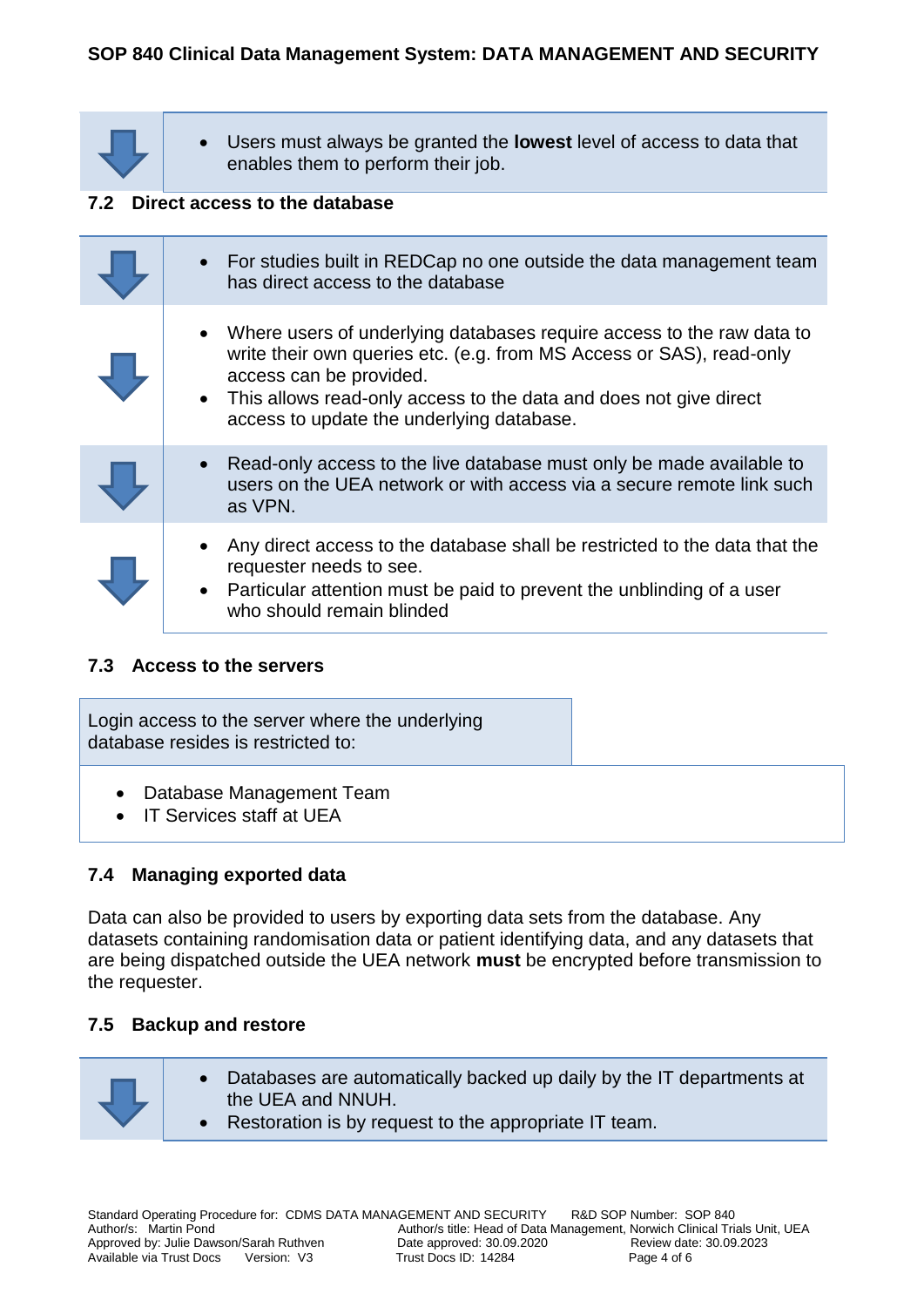| MySQL and SQL databases are backed up daily (Full Backup). In<br>addition to being taken 'off-line' the MySQL backups are left 'on-line' for<br>7 days and the SQL backups are left 'on-line' for 3 days both in a<br>designated folder on the server.<br>• SQL server databases are each backed up daily (Full Backup). |
|--------------------------------------------------------------------------------------------------------------------------------------------------------------------------------------------------------------------------------------------------------------------------------------------------------------------------|
| Copies of the backup folder are taken offline daily using a procedure<br>provided by UEA's ITCS department.<br>• The files are stored offsite at a location approved by UEA external<br>auditors.                                                                                                                        |
| On a regular basis, the Data Manager must request a random backup<br>from the last 3 months, restore it to a new location and check that the<br>contents are readable.                                                                                                                                                   |

### **8. Encryption**

Websites on the Norfolk CTU server are set up so that web traffic between users and the database is encrypted using SSL.

### **9. Audit Trail**

CDMS are built with a special facility that keeps an audit trail of:

- All data changes made
- When the change was made
- Who made the change

### **10. References and Related Documents**

#### **References**

UEA High Level Information Security Policy UEA General Information Security Policy UEA Desktop Computer Procurement and Deployment Policy NNUH IT Security Policies – Available from Trust Docs

| SOP No. SOP Title |                                                        |
|-------------------|--------------------------------------------------------|
|                   | SOP 825   Clinical Data Management System - VALIDATION |